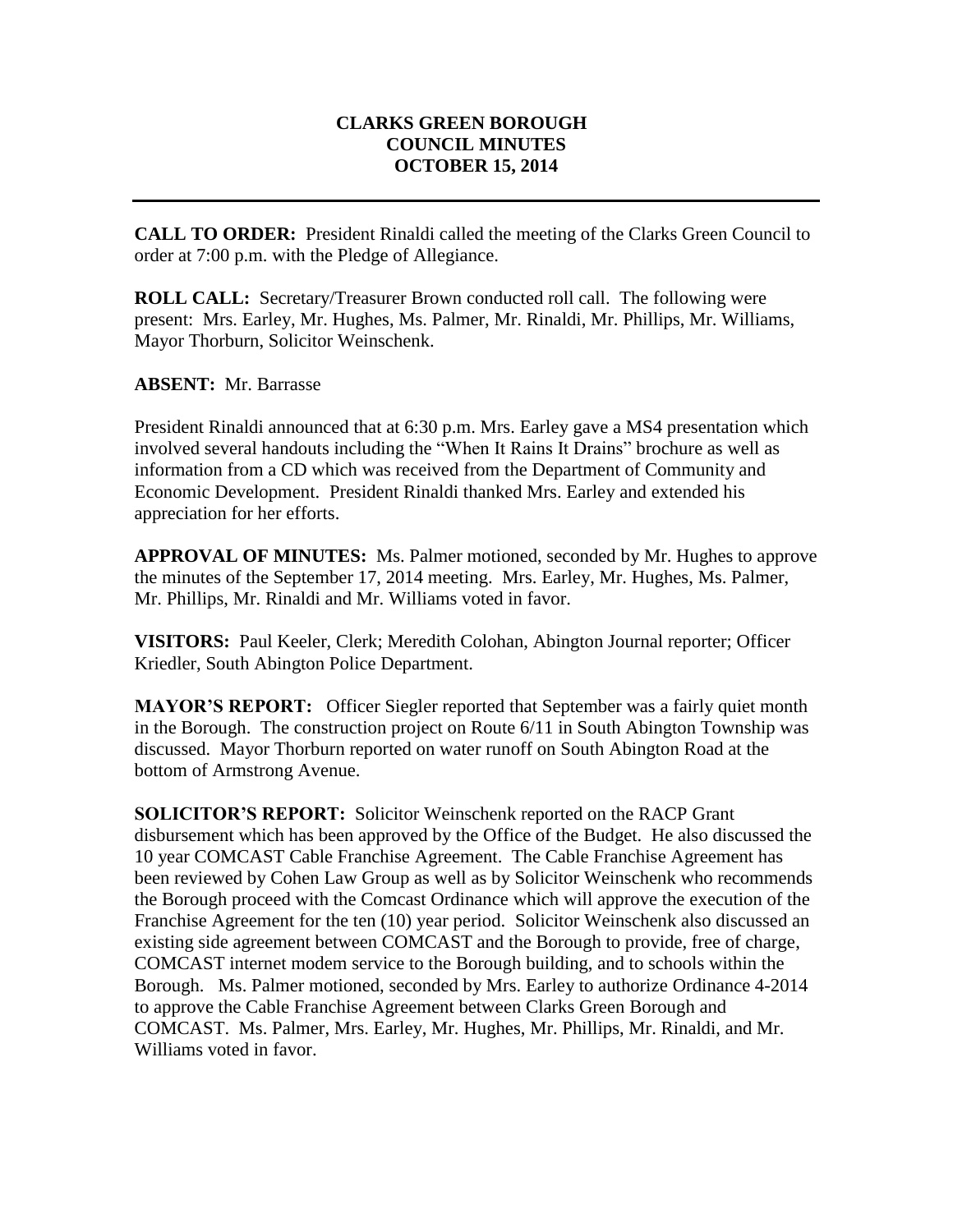**TREASURER'S REPORT AND BILL APPROVAL:** Mr. Hughes began his report by announcing the Borough received a very nice thank you letter from the Abington Senior Center for the \$500.00 donation. The Treasurer's report was then presented by Mr. Hughes and filed for audit. Current fund balances are as follows:

| <b>Capital Fund Money Market</b> | S | 19,357.95  |
|----------------------------------|---|------------|
| General Fund Checking            |   | 248,964.74 |
| <b>General Fund Money Market</b> |   | 35,245.76  |
| Sewer Fund Checking              |   | 220,831.98 |
| <b>Sewer Fund Money Market</b>   |   | 84,928.93  |
| <b>State Funds Checking</b>      |   | 38,254.61  |
| <b>Total Checking/Savings</b>    | S | 647,583.97 |
|                                  |   |            |

Mr. Hughes compared checking account balances of last month and last year. With no questions from Council, Mr. Hughes motioned, seconded by Mrs. Earley to accept the Treasurer's Report and ratify the payment of the bills. Mrs. Earley, Mr. Hughes, Ms. Palmer, Mr. Phillips, Mr. Rinaldi and Mr. Williams voted in favor. Mr. Hughes presented the Budget vs. Actual report and compared balances to last month and last year. Wage tax collections were discussed by Council. Mr. Hughes announced the Finance Committee met this evening to work on the 2015 Borough Budget. The Committee will be meeting again before the November Council meeting and will be presenting a draft budget to Council for adoption at that meeting with an anticipated final Budget in December. Mr. Hughes then reported on sewer delinquencies as well as payments which have been received. He thanked Solicitor Weinschenk for researching sewer interest fees which were discussed at last month's Council meeting. He reported that notification has been received via e-mail from the Abington Regional Wastewater Authority regarding the Borough assessment for 2015. The 2014 assessment amount is \$72,887.00 which is the same amount assessed in 2013. For 2015 the amount will be increased by 6%. The Finance Committee is discussing raising the Borough sewer fees. Mr. Hughes then discussed the AAJRB proposed assessment representing a 3% fee increase which amounts to a yearly fee of \$4,847.64. He will be discussing the 2012 and 2013 AAJRB audit at the next Work Session. Murphy, Dougherty and Company, the auditors for AAJRB, identified seven (7) material weaknesses in the accounting operations and internal controls of the AAJRB. Mr. Hughes will spend time at the next Work Session discussing these. Ms. Palmer reported that AAJRB is working on these issues. The audit proposals from Murphy, Dougherty and Company have been received. Mr. Hughes motioned, seconded by Mrs. Earley to accept their engagement letter for a three (3) year period. Ms. Palmer, Mrs. Earley, Mr. Hughes, Mr. Williams, Mr. Phillips and Mr. Rinaldi voted in favor. Mr. Rinaldi discussed a recent news report connecting the use of rubber turf for sports activities and the incidence of cancer.

**PERSONNEL:** Mr. Williams discussed the ad for the full time DPW position as well as the responses. One applicant who had applied for the full time DPW Foreman position had accepted a position elsewhere. Two applicants for the current position had issues with the salary and were no longer interested. The DPW Foreman asked that the new position be filled prior to the leaf bag pick-up in order to involve the new hire with this. Salary was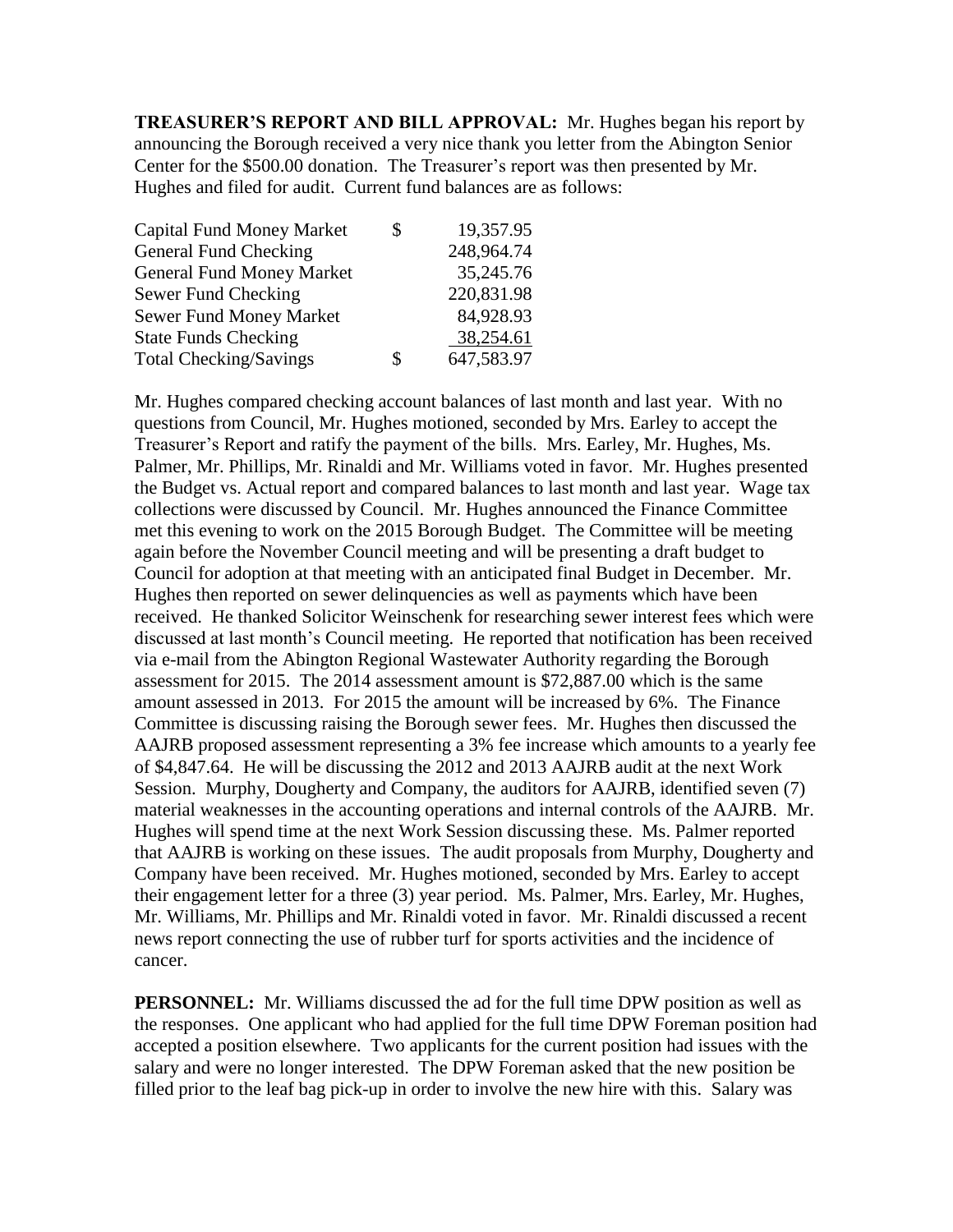discussed at an hourly rate of between \$14.00 and \$15.00 per hour. Ms. Palmer motioned, seconded by Mrs. Earley to authorize the Personnel Committee to interview and find an acceptable candidate for the DPW position and to offer the candidate a rate of between \$14.00 and \$15.00 per hour. Ms. Palmer, Mrs. Earley, Mr. Phillips, Mr. Williams, Mr. Rinaldi, and Mr. Hughes voted in favor.

**BUILDING & GROUNDS:** Mr. Phillips discussed replacement of the Borough water heater after receiving three (3) proposals with prices ranging from \$607.00 to \$990.25 Mr. Hughes motioned, seconded by Mrs. Earley to replace the Borough water heater. Mrs. Earley, Mr. Phillips, Mr. Rinaldi, Mr. Hughes, Mr. Williams and Ms. Palmer voted in favor. Hanging of the framed Centennial documents was discussed and it was decided to involve Summit Frameworks with the project. Borough Council will send Mr. Sandercock, owner of Summit Frameworks, a thank you letter for his help with this project.

**HEALTH & SAFETY:** In Mr. Barrasse's absence, President Rinaldi reported on a grant which would reimburse a portion of the expense for the new traffic signal controller. Mr. Rinaldi asked for a motion to file a grant application to obtain financial assistance with the traffic signal controller expense. Mrs. Earley motioned, seconded by Ms. Palmer to file the PennDot grant application for financial assistance with the traffic light controller expense. Mrs. Earley, Mr. Phillips, Mr. Rinaldi, Mr. Hughes, Mr. Williams and Ms. Palmer voted in favor.

**PUBLIC WORKS:** Mrs. Earley stated the DPW has addressed any driveway tie-in issues after the recent paving project. In addition, she noted she sent a letter to the Clark Street residents who have the damaged fence and asked them to return the \$500.00 insurance check as well as a signed release form which the Borough Solicitor prepared. The letter indicated the Borough DPW would complete the fence work prior to starting the leaf collection. When the DPW Foreman hand delivered the letter to the resident, the resident indicated they may do the work themselves when the fence parts are delivered to them. Mrs. Earley also reported the DPW Foreman, with the help of Secretary Brown, located the correct fence replacement parts on-line which can be ordered through Lowes. Council discussion ensued regarding who was going to repair the fence. In closing, Mrs. Earley reported the Borough Engineering firm has located the GPS coordinates as part of the catch basin survey.

**REFUSE & RECYCLING:** Ms. Palmer reported the flyers for the leaf bags would be collated on Thursday, October 16 at 11:00 a.m. in the Borough Council room and inserted into the leaf bags on Thursday, October 16, 2014 at 7:30 p.m. in the Borough garage. Distribution of the leaf bags will begin on Saturday, October 18, 2014 at 10:00 a.m.

**AAJRB:** Ms. Palmer reported the last Rec Board meeting was very long and included discussion of the AAJRB audit. Borough Council discussed the AAJRB audit as well. Mr. Hughes noted the importance of the audit due to the tremendous amount of money going through this Borough for the Rec Board.